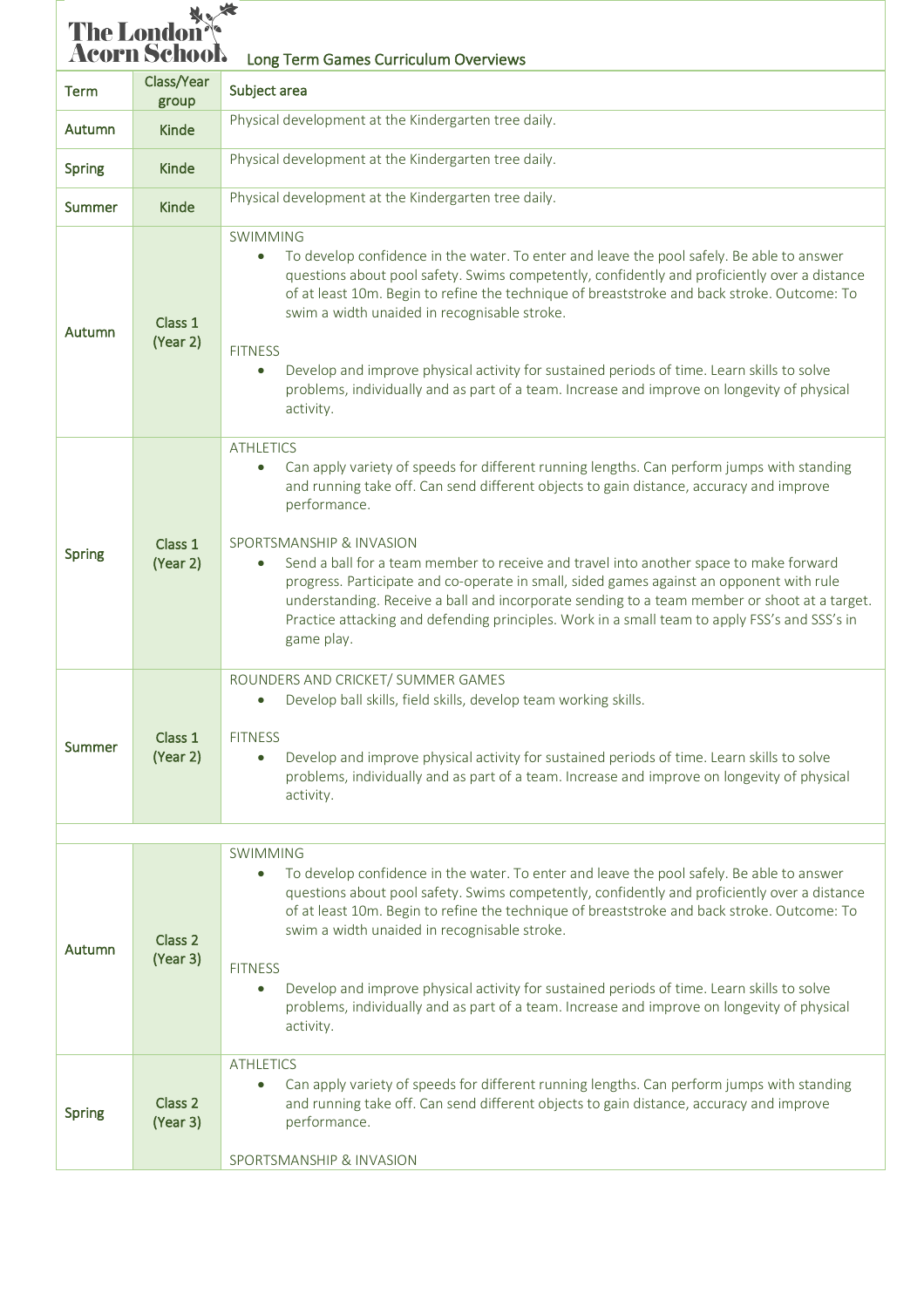|               |                                | Send a ball for a team member to receive and travel into another space to make forward<br>$\bullet$<br>progress. Participate and co-operate in small, sided games against an opponent with rule<br>understanding. Receive a ball and incorporate sending to a team member or shoot at a target.<br>Practice attacking and defending principles. Work in a small team to apply FSS's and SSS's in<br>game play.                                                                                                                                                                                                                                                          |
|---------------|--------------------------------|-------------------------------------------------------------------------------------------------------------------------------------------------------------------------------------------------------------------------------------------------------------------------------------------------------------------------------------------------------------------------------------------------------------------------------------------------------------------------------------------------------------------------------------------------------------------------------------------------------------------------------------------------------------------------|
| Summer        | Class <sub>2</sub><br>(Year 3) | ROUNDERS AND CRICKET/ SUMMER GAMES<br>Develop ball skills, field skills, develop team working skills.<br><b>FITNESS</b><br>Develop and improve physical activity for sustained periods of time. Learn skills to solve<br>$\bullet$<br>problems, individually and as part of a team. Increase and improve on longevity of physical<br>activity.                                                                                                                                                                                                                                                                                                                          |
| Autumn        | Class 3<br>(Year 4)            | <b>SWIMMING</b><br>To develop confidence in the water. To enter and leave the pool safely. Be able to answer<br>questions about pool safety. Swims competently, confidently and proficiently over a distance<br>of at least 10m. Begin to refine the technique of breaststroke and back stroke. Outcome: To<br>swim a width unaided in recognisable stroke.<br><b>FITNESS</b><br>Develop and improve physical activity for sustained periods of time. Learn skills to solve<br>$\bullet$<br>problems, individually and as part of a team. Increase and improve on longevity of physical<br>activity.                                                                    |
| Spring        | Class 3<br>(Year 4)            | <b>ATHLETICS</b><br>Can apply variety of speeds for different running lengths. Can perform jumps with standing<br>$\bullet$<br>and running take off. Can send different objects to gain distance, accuracy and improve<br>performance.<br>SPORTSMANSHIP & INVASION<br>Send a ball for a team member to receive and travel into another space to make forward<br>progress. Participate and co-operate in small, sided games against an opponent with rule<br>understanding. Receive a ball and incorporate sending to a team member or shoot at a target.<br>Practice attacking and defending principles. Work in a small team to apply FSS's and SSS's in<br>game play. |
| Summer        | Class <sub>3</sub><br>(Year 4) | ROUNDERS AND CRICKET/ SUMMER GAMES<br>Develop ball skills, field skills, develop team working skills.<br>$\bullet$<br><b>FITNESS</b><br>Develop and improve physical activity for sustained periods of time. Learn skills to solve<br>$\bullet$<br>problems, individually and as part of a team. Increase and improve on longevity of physical<br>activity.                                                                                                                                                                                                                                                                                                             |
| Autumn        | Class 4<br>(Year 5)            | <b>SWIMMING</b><br>To develop confidence in the water. To enter and leave the pool safely. Be able to answer<br>$\bullet$<br>questions about pool safety. Swims competently, confidently and proficiently over a distance<br>of at least 10m. Begin to refine the technique of breaststroke and back stroke. Outcome: To<br>swim a width unaided in recognisable stroke.<br><b>FITNESS</b><br>Develop and improve physical activity for sustained periods of time. Learn skills to solve<br>$\bullet$<br>problems, individually and as part of a team. Increase and improve on longevity of physical<br>activity.                                                       |
| <b>Spring</b> | Class 4<br>(Year 5)            | <b>ATHLETICS</b>                                                                                                                                                                                                                                                                                                                                                                                                                                                                                                                                                                                                                                                        |